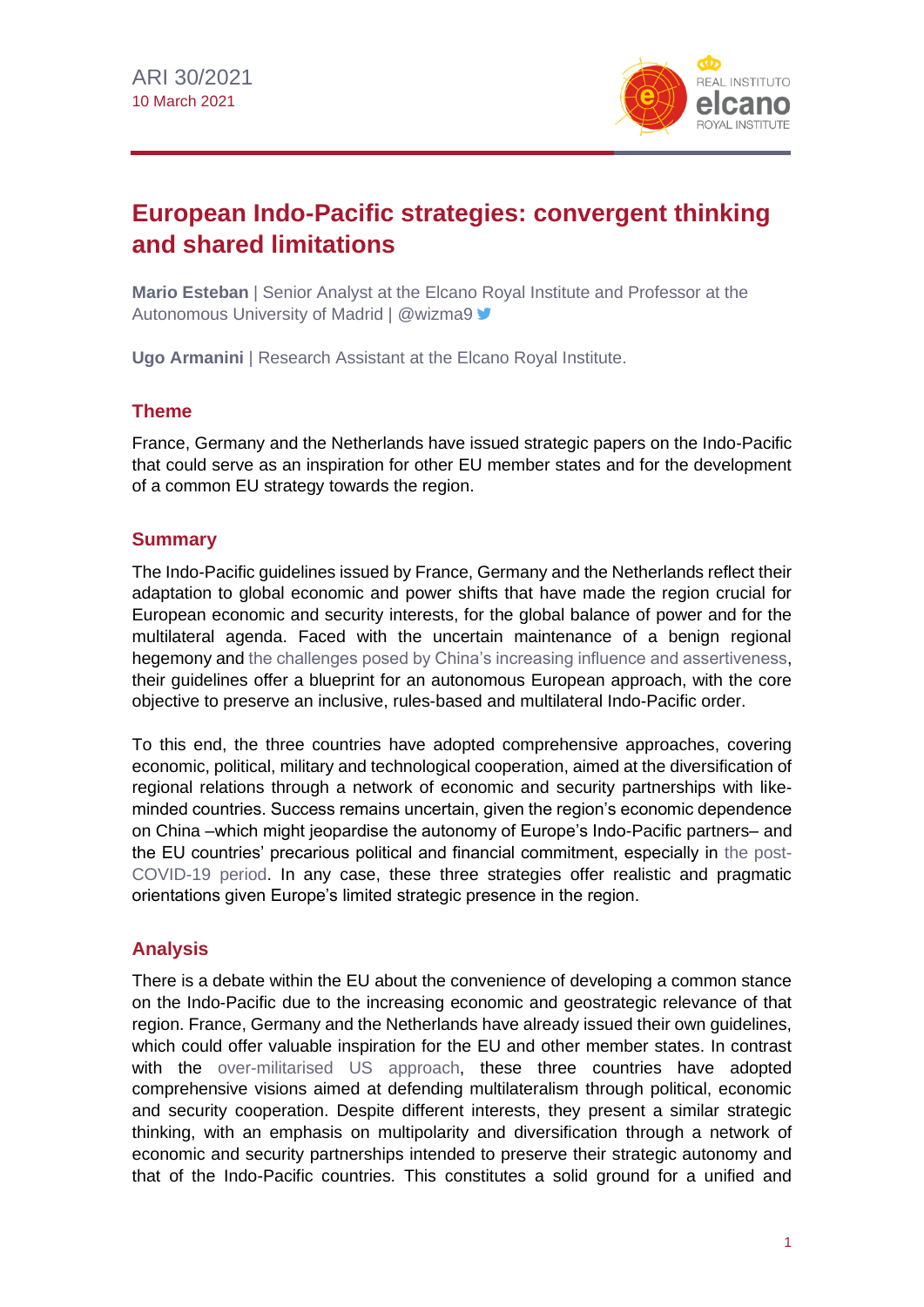pragmatic EU strategy framed to respond as fully as possible to the main regional challenges of the next decades. On the other hand, crucial limitations remain, which will have to be addressed to achieve the expected strategic objectives.

## (1) Diving into the Indo-Pacific: keeping up with global power shifts

The German and Dutch guidelines, as well as the two French strategies, are firstly driven by the geoeconomic and geopolitical shift from the Atlantic to the Pacific and Indian Oceans. The Indo-Pacific has become the main driver of global growth, and its increasing economic size, population and urban middle-class, give it a central role in globalisation. As conceptualised by the French authorities, the term covers an area of 'geostrategic coherence [and] strategic continuity' running from Eastern Africa and the Middle East to the South and Western Pacific. In comparison to the term Asia-Pacific, the Indo-Pacific incorporates the importance of India and the Indian Ocean, the centrality of the Association of South-East Asian Nations (ASEAN) and that of the major sea lines of communication that link Europe to East Asia, and carry a major share of international trade and oil shipping.

The three countries acknowledge that global interdependence, and the shrinking of geopolitical space, make the Indo-Pacific an important area for the prosperity and security of the EU and EU member states. The region is key for the EU's economic interests, as an export, innovation and necessary data market to remain competitive in the fourth industrial revolution. The Indo-Pacific will also be an essential actor in achieving the global green and climate transition, and its increasing role in the definition of international norms makes it a key actor for the future of multilateralism, the preservation of a rules-based order and the promotion of human rights. But it is also a space facing major challenges such as territorial disputes, nuclear proliferation, human security threats and severe US-China strategic rivalry, which favour power relations while eroding prevailing international norms. All these factors push EU stakeholders to strategically position themselves in the region.

France, Germany and the Netherlands share similar [strategic interests,](https://www.defense.gouv.fr/content/download/559608/9684004/file/France) namely the defence of multilateralism and 'freedom of trade and access to the common spaces that are essential to [their] security and prosperity'. To do so, they all endorse a strategic approach of which France offers the most obvious case, due to its sovereign interests in the region –overseas territories, economic exclusive zones, nationals and expatriates, and permanent military forces–. Indeed, both the French Armed Forces Ministry and the French Foreign Affairs Ministry released in 2019 their own Indo-Pacific strategies: *[France](https://www.defense.gouv.fr/content/download/559608/9684004/file/France)  [defence strategy in the Indo-Pacific](https://www.defense.gouv.fr/content/download/559608/9684004/file/France)* and the *[French Strategy in the Indo-Pacific: 'For an](https://www.diplomatie.gouv.fr/fr/dossiers-pays/asie-oceanie/la-zone-indopacifique-une-priorite-pour-la-france/)  [inclusive Indo-Pacific Space](https://www.diplomatie.gouv.fr/fr/dossiers-pays/asie-oceanie/la-zone-indopacifique-une-priorite-pour-la-france/)*. <sup>1</sup> The Dutch non-paper on the Indo-Pacific (*[Guidelines for](https://www.rijksoverheid.nl/binaries/rijksoverheid/documenten/publicaties/2020/11/13/indo-pacific-een-leidraad-voor-versterking-van-de-nederlandse-en-eu-samenwerking-met-partners-in-azie/indo-pacific-een-leidraad-voor-versterking-van-de-nederlandse-en-eu-samenwerking-met-partners-in-azie.pdf)  [strengthening Dutch and EU cooperation with partners in Asia](https://www.rijksoverheid.nl/binaries/rijksoverheid/documenten/publicaties/2020/11/13/indo-pacific-een-leidraad-voor-versterking-van-de-nederlandse-en-eu-samenwerking-met-partners-in-azie/indo-pacific-een-leidraad-voor-versterking-van-de-nederlandse-en-eu-samenwerking-met-partners-in-azie.pdf)*) also champions a *strategic* approach 'beyond trade and investment',<sup>2</sup> while the German *[Policy guidelines](https://www.auswaertiges-amt.de/blob/2380514/f9784f7e3b3fa1bd7c5446d274a4169e/200901-indo-pazifik-leitlinien--1--data.pdf)  [for the Indo-Pacific region](https://www.auswaertiges-amt.de/blob/2380514/f9784f7e3b3fa1bd7c5446d274a4169e/200901-indo-pazifik-leitlinien--1--data.pdf)* include military and traditional security elements, power

<sup>1</sup> Respectively mentioned in this paper as the 'French defence strategy' and the 'French Indo-Pacific strategy'. A first French defence strategy [was released in 2018.](https://www.defense.gouv.fr/layout/set/print/content/download/532751/9176232/version/2/file/La+France+et+la+s%C3%A9curit%C3%A9+en+Indopacifique+-+2019.pdf)

 $<sup>2</sup>$  As the Dutch non-paper on the Indo-Pacific has not been translated in English, quotes of the document</sup> refer to a non-official translation provided by the Clingendael Institute.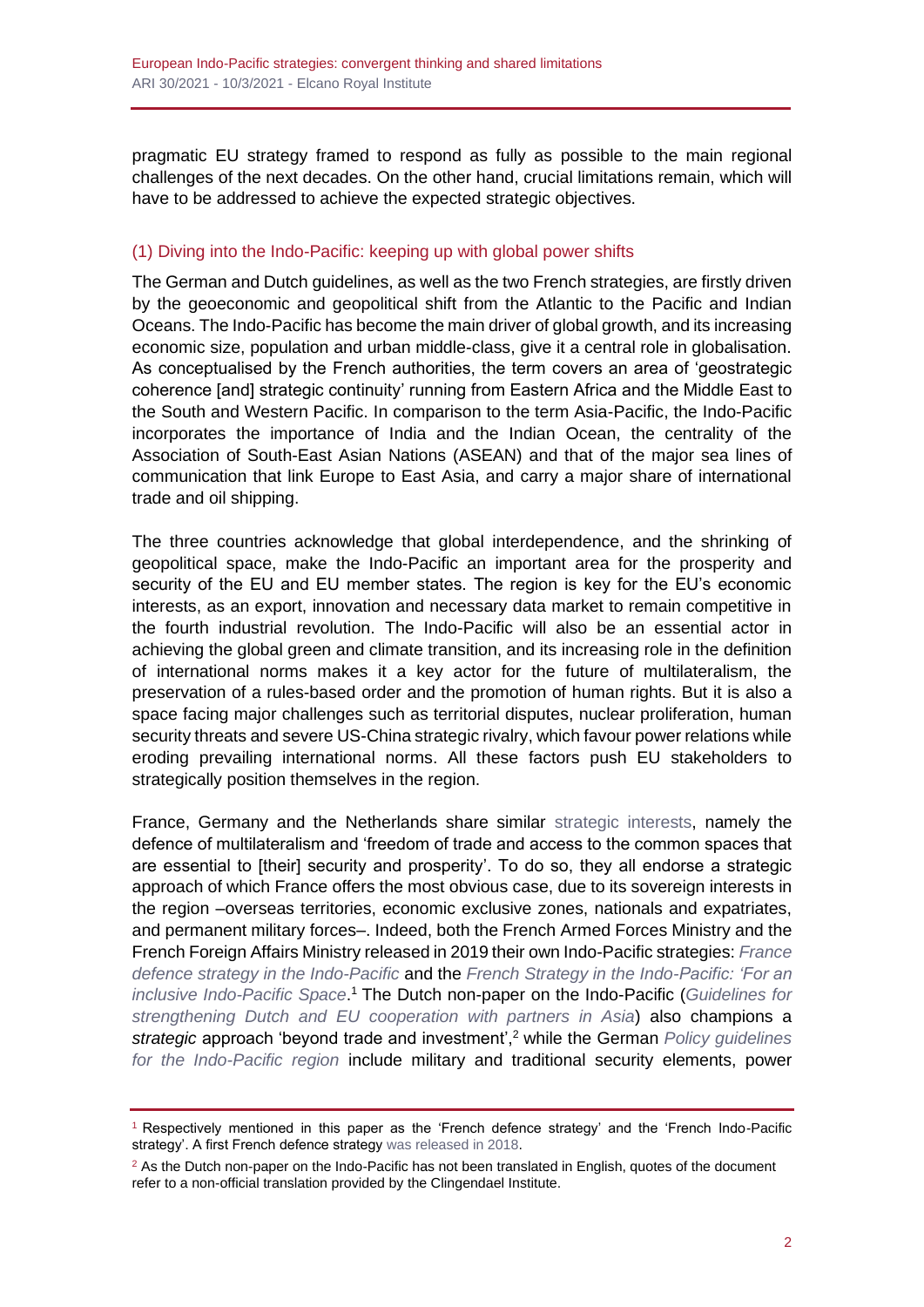considerations and an overall strategic caution taking into account the 'strategic quality of relations with countries of the region' as well as possible ['technical, security policy,](https://rangun.diplo.de/blob/2380824/a27b62057f2d2675ce2bbfc5be01099a/policy-guidelines-summary-data.pdf#page=5)  [economic, and social risks'.](https://rangun.diplo.de/blob/2380824/a27b62057f2d2675ce2bbfc5be01099a/policy-guidelines-summary-data.pdf#page=5)

The three countries call for an increased engagement in security in the Indo-Pacific, but this is only one component of a broad and comprehensive approach covering multilateral, military, economic and diplomatic cooperation. They also support devising an autonomous EU strategy for the Indo-Pacific. In fact, Germany's guidelines have been explicitly developed with this aim, and the Dutch guidelines mainly revolve around an EU-level strategy (and how the Netherlands can contribute to it). The French strategies place less emphasis on the EU, but they also promote the 'development of joint [EU] positions of the Indo-Pacific' and the 'strategic positioning of the EU in the region'. The three countries share the assessment that the EU level offers a better leverage to defend their national interest and gain more influence in the regional scene. Hence, their documents are likely to contribute to the development of a common EU stance on the Indo-Pacific.

#### (2) A shared objective: preserving an inclusive, rules-based and multilateral Indo-Pacific

Despite significant changes in the balance of power inside the region, the Indo-Pacific space has proved quite stable since the end of the Cold War. Territorial disputes and divisions have not led to large-scale military conflict while regional economic cooperation has registered exceptional growth. This has provided EU actors with many business opportunities without the need to make meaningful investments in regional security. In this context, the US has been perceived as a [benign hegemon](https://www.iai.it/en/pubblicazioni/surviving-end-us-hegemony) by the EU and its Indo-Pacific allies: as a provider of security and global common goods, and the guardian of a framework enabling economic cooperation. This appears in the French defence strategy which reminds that the US is a 'crucial partner' and 'historical ally' in the Indo-Pacific, and supports US multilateral initiatives in the region, including the Global Maritime Partnership Initiative and US efforts to achieve trilateral arms control agreements with China and Russia. This also explains their underlying preference for the existing balance of power and *status quo* –with the US as the main regional security provider–.

The scenario has been altered by the rise of China, which has generated a security dilemma for several Indo-Pacific countries and for the US. The EU is worried about eventual Chinese regional hegemony, since the normative breach between EU and Chinese stakeholders prevents the former from regarding China as a benign hegemon. Hence the three strategies reflect concern about the risk of the creation of a Chinese sphere of influence on its periphery, as growing power asymmetries and economic dependence between China and some Indo-Pacific countries could translate into political and strategic dependence from Beijing. They suggest, or explicitly mention, the lack of bilateral economic reciprocity and a level-playing field, the unsustainability of Chinese infrastructure projects under the Belt and Road Initiative (BRI, which are also regarded as cases of unfair competition in third markets), China's human rights governance shortfalls (which could have implications on human rights governance in the region) and its destabilising role in the security and maritime domains.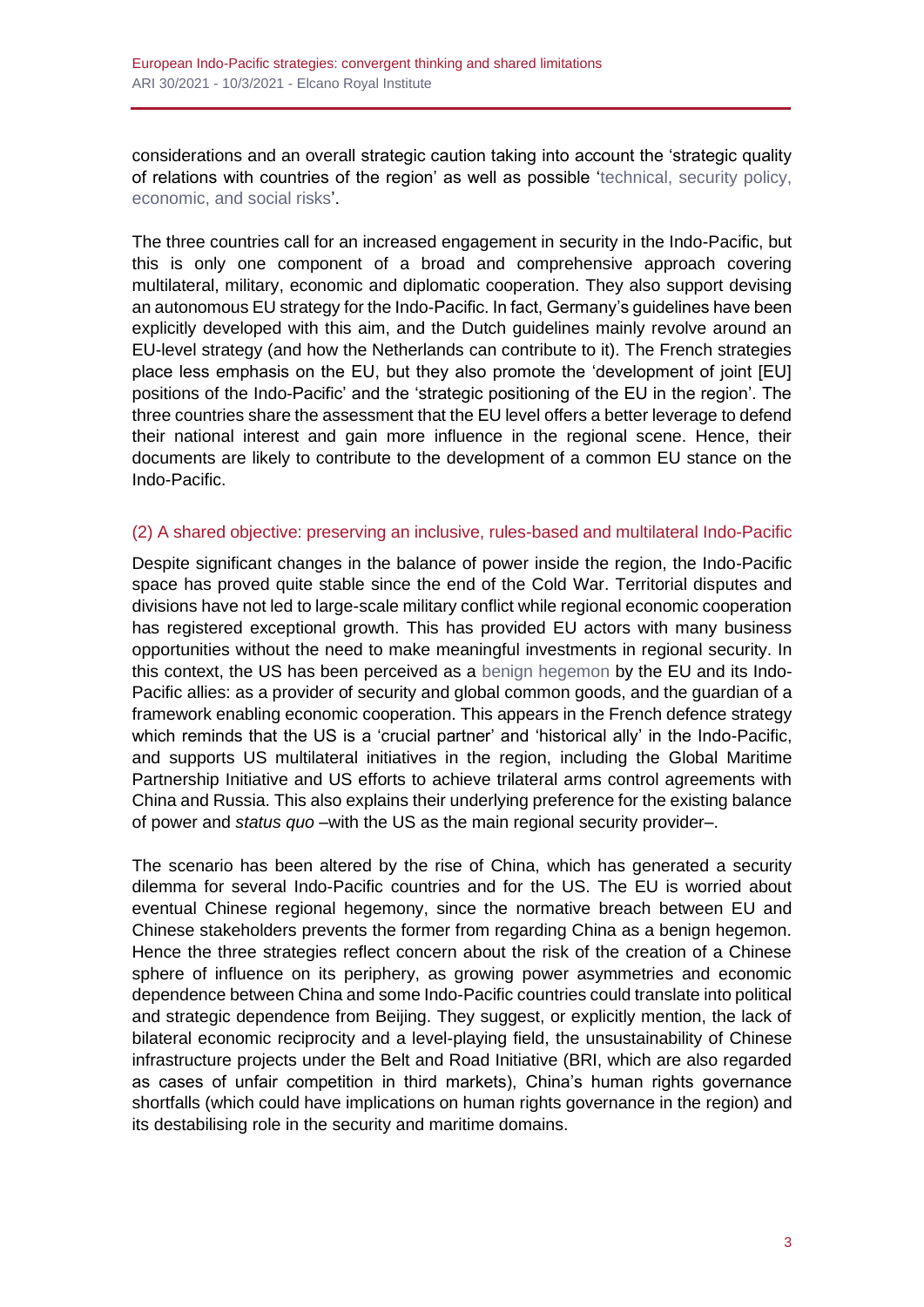The most vocal of these European official documents is the French defence strategy, which denounces that 'China's close relation with Russia in challenging democratic values, its enduring support to North Korea, its strategic partnership with Pakistan, the ongoing borders issues with India as well as the territorial disputes in the East and South China seas generate deep-seated concerns regarding the implications of China's actions'. It also points out that the development of China's military capabilities seeks to redefine the regional balance of power. The Dutch and German guidelines are less explicit, but they also point to China's destabilising actions and violations of UNCLOS in the South China Sea. The Dutch guidelines also emphasise China's 'hybrid manner of pursuing strategic goals' through a centralised system of economic, political, military, cyber, security and intelligence activities.

Although the Biden Administration provides renewed opportunities for transatlantic cooperation in many areas, including the Indo-Pacific, the presidency of Donald Trump evinced in the eyes of many European leaders the risks of overdependence on the US and the negative implications that the US's China policy could have on international economic and security cooperation. The EU's reaction and the central goal of the Indo-Pacific strategies issued by three of its member states is to bet on a multilateral order. The order would be open (facilitating international cooperation), inclusive (welcoming all actors) and rules-based (where respect of rules is the entry criteria). Such a multilateral order is expected to ensure stability, predictability and satisfactory outcomes for all participants, regardless of their power capabilities. In that respect, their strategic vision of an open, inclusive and rules-based multilateral Indo-Pacific is closer to that of local actors, namely Japan, South Korea and ASEAN, which would like to keep substantial economic relations with China and the US engaged with regional security.

Multilateralism is both an objective and a mean for EU stakeholders in the Indo-Pacific. Hence, France, Germany and the Netherlands have underlined an enhanced engagement in existing and emerging multilateral institutions, in particular with ASEAN, which has been systematically presented as a privileged partner and became a strategic partner of the EU on 1 December 2020. This predilection for multipolarity includes the security dimension thanks to inclusive mechanisms that offer opportunities for fostering trust-building and peaceful conflict resolution. These EU countries also promote the institutional framework of the United Nations Convention on the Law of the Sea (UNCLOS) to achieve 'peaceful, rules-based and cooperative solutions', although Germany appears less forthright than France and the Netherlands in that respect.

Their promotion of an open, multilateral and rules-based regional order also translates into [normative approaches to connectivity](http://www.realinstitutoelcano.org/wps/portal/rielcano_en/contenido?WCM_GLOBAL_CONTEXT=/elcano/elcano_in/zonas_in/ari12-2020-esteban-armanini-eu-japan-connectivity-partnership-sustainable-initiative-awaiting-materialisation) (based on sustainability, shared norms, values and a level global playing field) and (human-centred) technology, which is a key topic for many countries in the region. The EU countries also promote the improvement of human rights, whose protection in several Indo-Pacific countries remains insufficient. Although they favour 'open [and] critical' dialogues on this issue, they also endorse firm stances. For example, the German guidelines assert that human rights are a necessary condition for (regional) peace, security and stability, and that they are [universal, indivisible and](https://www.auswaertiges-amt.de/blob/2380514/f9784f7e3b3fa1bd7c5446d274a4169e/200901-indo-pazifik-leitlinien--1--data.pdf#page=11)  [complementary](https://www.auswaertiges-amt.de/blob/2380514/f9784f7e3b3fa1bd7c5446d274a4169e/200901-indo-pazifik-leitlinien--1--data.pdf#page=11) to economic development (at odds with the relativistic conceptions of human rights held by some governments in the region).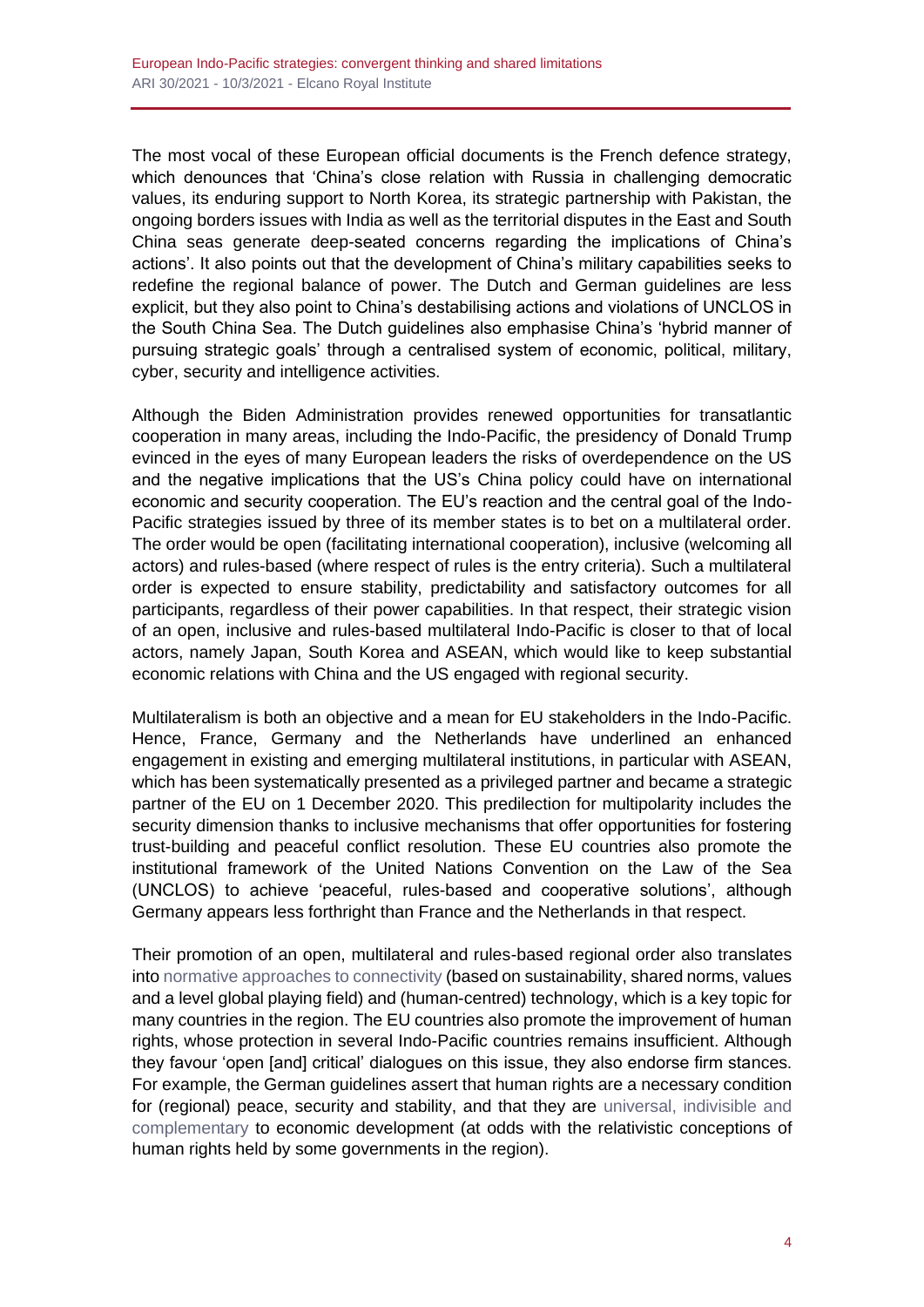## (3) A broad and multisector approach to regional issues and security challenges

The three strategies present a holistic approach towards the Indo-Pacific, encompassing a broad range of sectors, trade and investment, connectivity (including digital connectivity), traditional and non-traditional security, human rights, and scientific and cultural cooperation, and the interconnections between them. As stated in the French Indo-Pacific strategy, they also aim to support the [full spectrum of ongoing](https://www.diplomatie.gouv.fr/spip.php?page=pdfjs&id_document=170858#page=17) regional economic, demographic, territorial, energy and technological transitions. This approach helps the EU and its member states to leverage their greatest strengths in the region, which do not lie in the field of hard security.

They also share a comprehensive assessment of security threats. The European strategies foster human security and non-traditional risk awareness, covering poverty and development, disaster relief, terrorism, pandemics and a particular emphasis on climate change that is recognised as a risk multiplier. The 2018 French defence strategy goes further, as it considers climate events as ['military events'](https://www.defense.gouv.fr/layout/set/print/content/download/532751/9176232/version/2/file/La+France+et+la+s%C3%A9curit%C3%A9+en+Indopacifique+-+2019.pdf#page=12) whose impact on territories, populations and state resilience generates 'new security breaches [and] new conflicts'. The three countries also converge on assessing that new technologies offer cooperation opportunities but also entail security risks. This is the case of dual-use technologies, including artificial intelligence, cyber and space technology, and those that sustain military access denial and projection capabilities.

Maritime security, which intersects both non-traditional and traditional security, is consistently highlighted as a central security concern by European Indo-Pacific strategies. As stated in the 2019 French defence strategy, maritime security covers 'counter piracy, illegal, unreported and unregulated fishing, maritime terrorism, and any kind of trafficking'. But it is also related to freedom of navigation and overflight and the challenges [some states pose](https://www.defense.gouv.fr/layout/set/print/content/download/532751/9176232/version/2/file/La+France+et+la+sécurité+en+Indopacifique+-+2019.pdf#page=2) to the principles of UNCLOS. The maritime domain appears as a space of inter-state tensions, in the same way as the Korean peninsula and other border disagreements. It is also related with the development and modernisation of maritime military capabilities, including coastal defence capabilities and blue water naval assets, which contribute to the hardening of an 'unfavourable [maritime] [military operational environment'](https://www.defense.gouv.fr/content/download/559608/9684004/file/France). The three countries also pay a particular attention to nuclear security. North Korea's proliferation appears as the major and most immediate concern, but the unique, rapid and opaque development and extensive modernisation of China's nuclear capabilities also fosters long-term concerns. Finally, the European strategies mention hybrid threats and 'grey zone activities', including movement of troops in border areas, ballistic missile tests and repeated incidents in the commons. Along those lines, they also take into consideration the disruptive impact of disinformation and influence operations by 'authoritarian actors', which poses a risk to the [legitimacy of](https://www.defense.gouv.fr/content/download/559608/9684004/file/France)  [democratic regimes.](https://www.defense.gouv.fr/content/download/559608/9684004/file/France)

#### (4) A multipolar alternative: diversification through cooperation with like-minded countries

The emphasis on multilateralism by EU actors does not mean that their strategies do not favour a specific balance-of-power structure. There is a preference for a multipolar Asia 'where no country imposes hegemony' by developing alternatives (for the EU and) for Indo-Pacific middle powers to preserve their sovereign freedom of choice. This inclination towards multipolarity is particularly apparent in the French and Dutch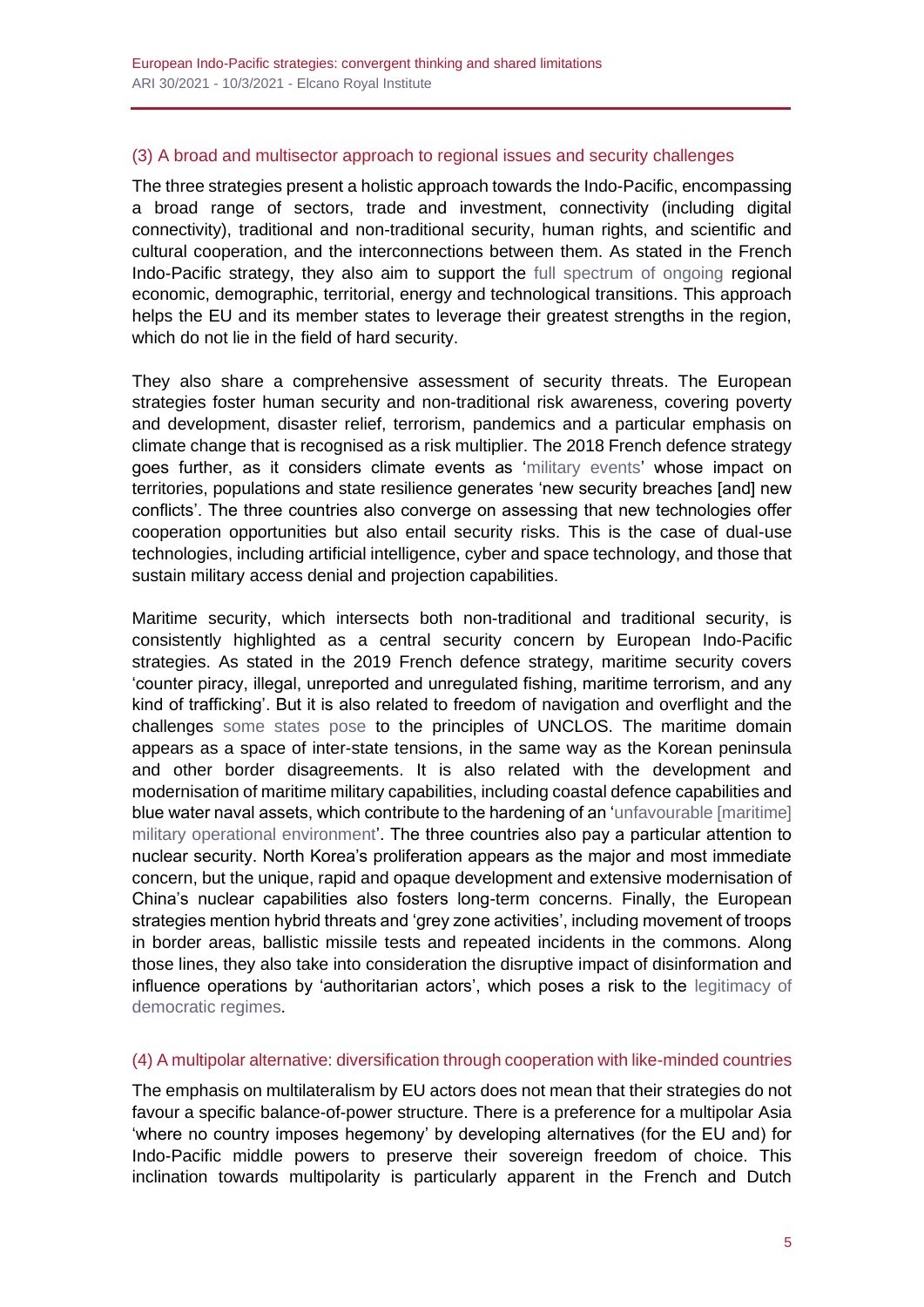strategies, though the establishment of a network of economic and security partnerships with regional like-minded partners, 'democratic', 'with market economies… committed to effective multilateralism', which share a 'community of values and interests'. Namely, this includes Australia, New Zealand, Japan, South Korea, India and most ASEAN countries –Indonesia, Malaysia, the Philippines, Singapore, Thailand and Vietnam–. Among them, Japan, South Korea and India appear as privileged partners when it comes to new technologies, be it 5G (security) or artificial intelligence and in the development of standards and 'international framework conditions for industry 4.0'. This indiscriminate and normative categorisation, combining multilateralism, democracy and market economy, is quite problematic. EU countries do indeed share political and economic liberal values and systems with Australia, New Zealand, Japan and South Korea. This is highlighted in the bilateral EU-Japan and EU-ROK strategic partnerships. But this proximity is uncertain at best with other Indo-Pacific partners. South and South-East Asian countries do not have such a good record on human rights and [democracy,](https://www.in.gr/wp-content/uploads/2020/01/Democracy-Index-2019.pdf#page=12) and there are additional concerns that [COVID-19](https://blogs.lse.ac.uk/seac/2020/10/01/southeast-asias-pandemic-politics-and-human-rights-trends-and-lessons/) may strengthen existing authoritarian tendencies. But they also rank low in open-economy indexes, eg on foreign direct investment (FDI) [restrictiveness.](https://stats.oecd.org/Index.aspx?datasetcode=FDIINDEX)

Nevertheless, the preference for multipolarity suggests a kind of external balancing against hegemonic or bipolar configurations. The guiding principle here is *diversification* as a way to benefit from 'all [potential economic] opportunities' but mainly to avoid 'oneside strategic dependencies'. Although this strategic imperative applies to both EU and Indo-Pacific countries, concerns primarily relate to the latter. The French strategy explicitly aims to strengthen the strategic autonomy of France's South-East Asian partners, while the Dutch guidelines emphasise that Indo-Pacific countries need 'geopolitical and other strategic support from the EU' that should provide 'a counterweight to the strategic economic and military influence of one or more great powers'. In contrast, the EU countries' strategic dependence on China remains rather limited and rather applies to the US and the possibility of following autonomous and inclusive strategies in the region. A [recent study by MERICS](https://merics.org/en/report/mapping-and-recalibrating-europes-economic-interdependence-china) points out that the EU's trade dependence on China is limited and mainly involves (non-strategic) consumer goods. It is more acute in digital technologies and electronic components, but [dependence goes both ways,](https://www.swp-berlin.org/fileadmin/contents/products/research_papers/2020RP04_China_USA.pdf#page=35) as EU sectors such as chemicals and several niche manufacturing sectors are also crucial to China. However, the EU's strategic dependence may increase as regards the supply of critical raw materials for green technologies, mainly rare earths, while China's redoubled efforts and dual-circulation strategy to achieve greater autonomy may affect this bargaining balance.

On the economic side, the three strategies promote the conclusion of 'modern [inclusive and sustainable] trade and investment protection agreements', covering issues like ['climate, competition policy, SOEs, subsidies, social standards and human rights'](https://www.auswaertiges-amt.de/blob/2380514/f9784f7e3b3fa1bd7c5446d274a4169e/200901-indo-pazifik-leitlinien--1--data.pdf#page=11). Emphasis is put on ASEAN, at the bilateral and regional level, with the promotion of strategic partnerships and free trade agreements (FTA) with its member states, and with the organisation as a whole. The European strategies also mention Australia, New Zealand, and India, the latter being likely more inclined for greater economic cooperation [now that it has stayed out of the recently concluded Regional Comprehensive Economic](https://thediplomat.com/2020/12/indias-out-of-rcep-whats-next-for-the-country-and-free-trade/)  [Partnership](https://thediplomat.com/2020/12/indias-out-of-rcep-whats-next-for-the-country-and-free-trade/) (RCEP) and faces growth challenges worsened by COVID-19. Beyond trade and investment, they also promote increased cooperation in new technologies and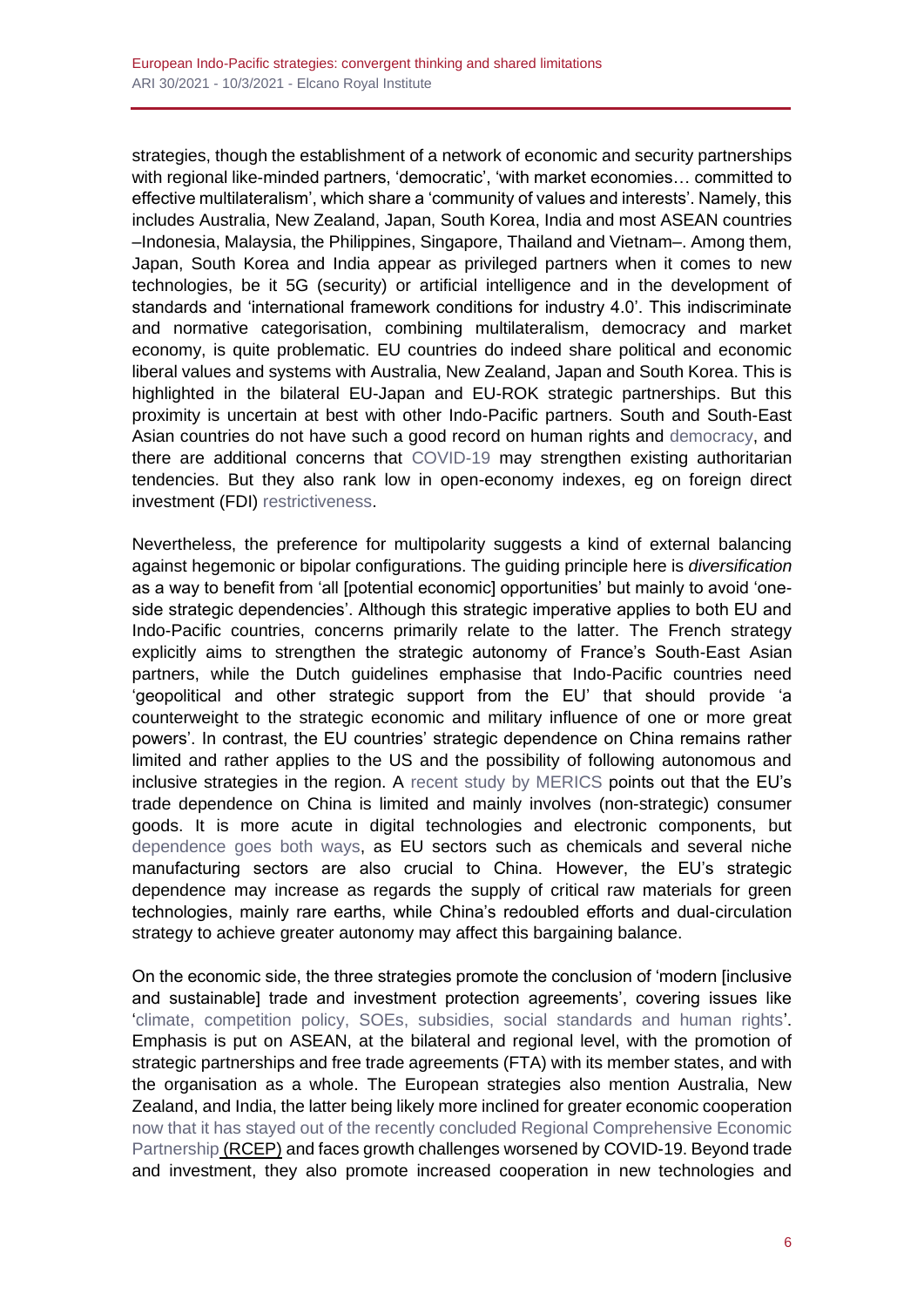industry 4.0. This also applies to (infrastructure) connectivity, with a particular emphasis on sustainability (in contrast with the BRI), through the implementation of the EU connectivity strategy and the replication of the EU-Japan Partnership on Sustainable Connectivity and Quality Infrastructure with other partners, mainly ASEAN and India. The connection between connectivity and strategic autonomy are apparent in the European Indo-Pacific strategies. Germany presents the EU connectivity strategy as a tool to preserve the Indo-Pacific countries' 'economic and political sovereignty', while the Dutch guidelines emphasise that the development of new digital technologies is linked to 'national (digital) sovereignty' and that unilateral technological or economic dependence must be prevented.

On the other side, the three countries aim to strengthen their network of security cooperation with like-minded partners, with a focus on maritime security, to contribute to regional peace and stability. This results from a multipolar approach and is an apparent necessity given the limited military capabilities of the European powers in the Indo-Pacific. The three countries outline the need to build-up their strategic presence in the region. The German guidelines point out that the 'use without hindrance of maritime transport and supply routes requires investment in, and maintenance of military capabilities', and Germany has recently committed to deploy of frigate in the region in 2021, a significant decision coming from a pacifist nation whose military is constitutionally [defined as purely defensive.](https://www.lowyinstitute.org/the-interpreter/outlines-european-policy-indo-pacific) The French defence strategy talks about 'preserv[ing] and reinvest[ing] in [France's] prepositioned forces, which allow[s it] to operate with strategic depth, far from Europe, in addition to regular deployments of air and naval assets'. Even France's permanent military assets appear rather limited (in addition to being far from the Indo-Pacific's main conflict hotspots) given the quantitative and qualitative development of regional navies and anti-access/area denial capabilities. For instance, the [2018 French defence strategy](https://www.defense.gouv.fr/layout/set/print/content/download/532751/9176232/version/2/file/La+France+et+la+s%C3%A9curit%C3%A9+en+Indopacifique+-+2019.pdf#page=7) only registered four surveillance frigates, and two multi-mission ships, split between the military bases of New Caledonia, French Polynesia, la Réunion and Mayotte. Therefore, the three countries mainly adopt an indirect approach, through security partnerships, arm exports agreements and capacitybuilding activities. The Dutch and German guidelines push for an increase of security cooperation through the North Atlantic Treaty Organisation [\(NATO\)](https://www.auswaertiges-amt.de/blob/2380514/f9784f7e3b3fa1bd7c5446d274a4169e/200901-indo-pazifik-leitlinien--1--data.pdf#page=11) and the deepening of the latter's partnerships with Australia, New Zealand, Japan and South Korea. Beyond that, the three countries seek to reinforce their partnerships with ASEAN countries, including Singapore, Malaysia and Vietnam, with whom they share 'similar assessments of the situation in the Indo-Pacific', a 'common analysis of main [strategic] challenges' and '[convergent] views on key regional issues'. This indirect approach also relies on arms exports, in compliance with arms control agreements, to strengthen and support the modernisation of allies and partners' capabilities, as well as on capacity-building, especially in maritime security, surveillance capabilities and enforcement of the UNCLOS principles.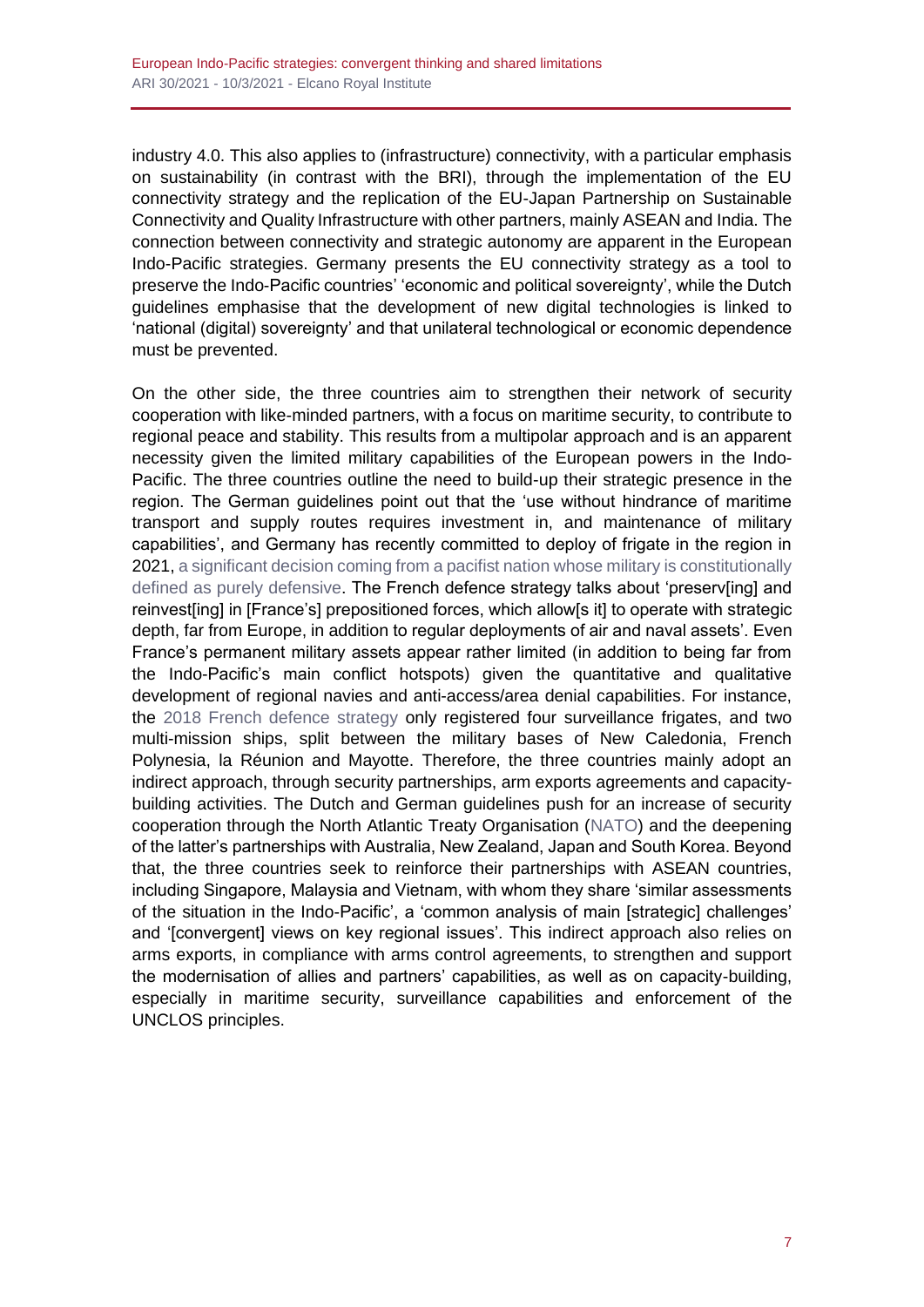



Despite the low visibility of these strategies –compared with ASEAN–, Japan, South Korea and India will clearly be key and core partners of this network architecture. The first two countries offer advanced instruments for bilateral cooperation through the comprehensive EU-Japan Economic Partnership Agreement (EPA), the Strategic Partnership Agreement (SPA) and the EU-Republic of Korea strategic partnership. They also offer significant potential for cooperation in third countries, in ASEAN and beyond, and possess the required financial, material and human resources to achieve these cooperation objectives and ensure balanced commitments. At the same time, the three countries seek to deepen their relations and partnerships with India, with the signing of a 'comprehensive and ambitious' free-trade agreement or through bilateral and multilateral cooperation on connectivity, climate change and renewable energies, with the specific mention of the International Solar Alliance launched in 2015. India will also prove a crucial partner for security. French defence strategy already points to a 'privileged defence relationship guaranteeing the [strategic autonomy of both countries'](https://www.defense.gouv.fr/content/download/559608/9684004/file/France). India is also a pilot country under the EU's ['Security cooperation in and with Asia'](https://www.auswaertiges-amt.de/blob/2380514/f9784f7e3b3fa1bd7c5446d274a4169e/200901-indo-pazifik-leitlinien--1--data.pdf#page=41) initiative on maritime security, counter-terrorism, UN peace-keeping and cybersecurity, and, most importantly, it is the EU's top arms export partner in the region, second only to ASEAN as a whole (see Figure 1).

Source: European Union External Action Service, *[22nd Annual Report on Arms Exports](https://eur-lex.europa.eu/legal-content/EN/TXT/PDF/?uri=CELEX:52020XG1211(03)&from=EN#page=144)*, compiled by the authors.

<sup>&</sup>lt;sup>3</sup> [Asian and MENA countries](https://www.diplomatie.gouv.fr/spip.php?page=pdfjs&id_document=170857#page=12&zoom=auto) included in the French Indo-Pacific strategy.

<sup>&</sup>lt;sup>4</sup> The amounts correspond to the total value of export licences.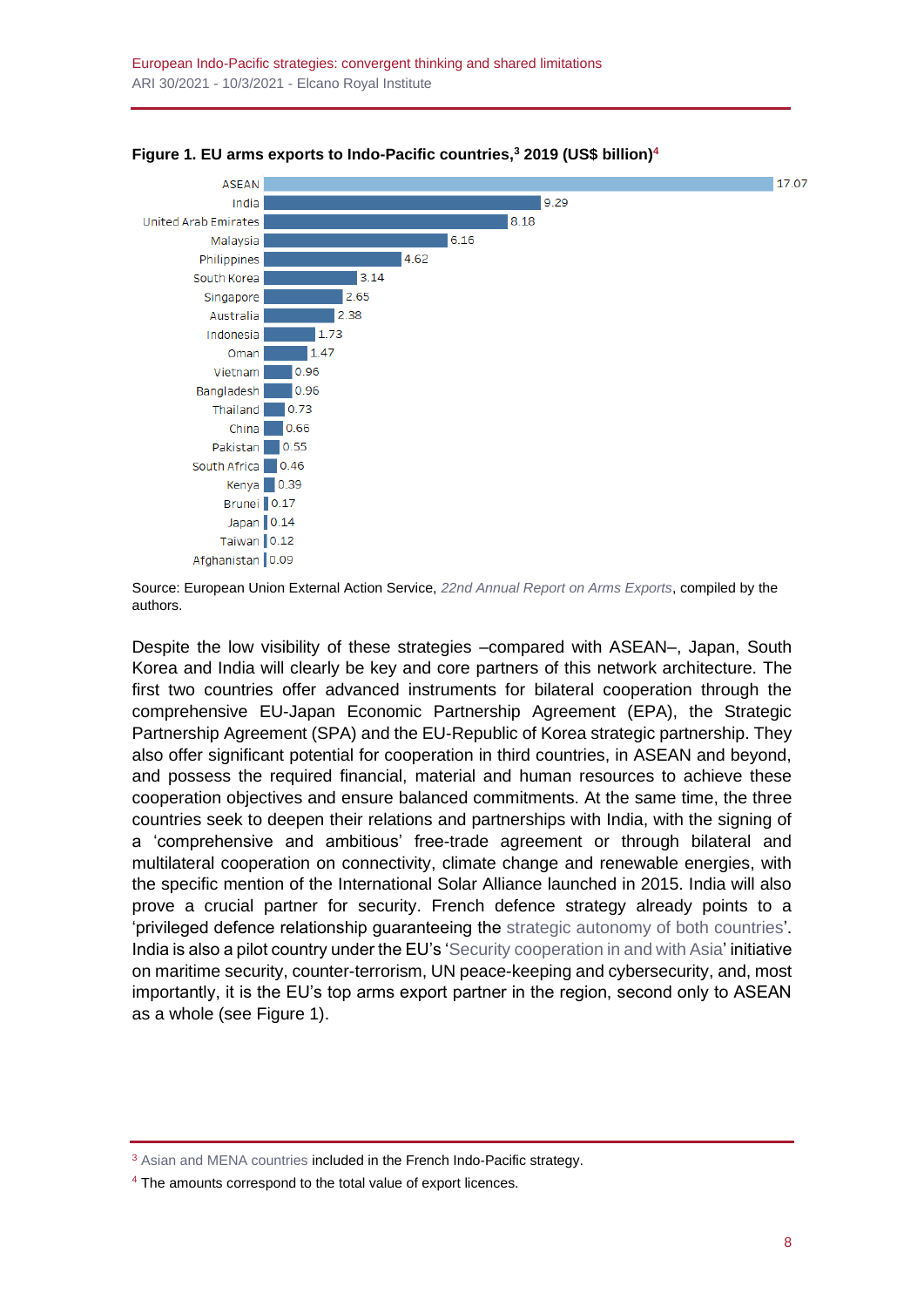## (5) An uncertain reach: middle-sized powers with significant limitations

Although the networking approach of France, Germany and the Netherlands matches their capabilities and actual presence in the region, they face some crucial limitations that might jeopardise the objective of a rules-based multilateral Indo-Pacific.

On the economic side it remains unclear to what extent the European strategies can achieve diversification, since genuine diversification would not only require increased economic ties between EU and the Indo-Pacific countries but also a relative decrease of the Indo-Pacific countries' dependence on China in terms of both trade and investment. China is already deeply incorporated within ASEAN's [regional value chains](https://www.asean.or.jp/en/wp-content/uploads/sites/3/GVC_A-Regional-Perspective_Paper-1-Revised_2019_full_web.pdf) and COVID-19 has helped it to become ASEAN's top export and import market in the [first half of](https://asean.org/storage/47-Final-Chairmans-Statement-of-the-23rd-ASEAN-China-Summit.pdf)  [2020.](https://asean.org/storage/47-Final-Chairmans-Statement-of-the-23rd-ASEAN-China-Summit.pdf) Taking into account the economic growth forecasts for the EU and China, the latter will likely replace the EU as ASEAN's main trading partner on a permanent basis. China's technological engagement in ASEAN is also increasing in the 4.0 industry digital ecosystem, [cloud](https://www.ft.com/content/1e2b9cd9-f82e-4d3b-a2d8-f20c08bdc3aa) markets and [smart cities.](https://lkyspp.nus.edu.sg/gia/article/smart-cities-the-future-of-asean-china-cooperation) In addition, China was the fourth-largest source of FDI in the sub-region in 2019 and has emerged as th[e second-biggest bilateral](https://www.asiaglobalonline.hku.hk/aseans-infrastructure-dilemma/)  [international source](https://www.asiaglobalonline.hku.hk/aseans-infrastructure-dilemma/) of infrastructure financing behind Japan.

This should have crucial implications for [ASEAN's centrality,](https://thediplomat.com/2020/09/sebastian-strangio-on-southeast-asia-in-the-dragons-shadow/) its role as multilateral guarantor and its capacity to preserve its strategic autonomy. ASEAN's enlargement in the aftermath of the Cold War has diluted its shared geostrategic interests and made more complex its consensus-based decision mechanisms. Adding to varying level of threat perception towards Beijing, this has provided China with strategic openings and partners like [Cambodia,](https://www.cfr.org/blog/review-under-beijings-shadow-southeast-asias-china-challenge-murray-hiebert) prone to accommodate Beijing's interests while affecting ASEAN's unity. This could endanger ASEAN's role in the South China Sea and the Indo-Pacific in general.

In addition, most EU countries still fail to see the Indo-Pacific as a high-priority strategic area and therefore it is still uncertain whether they will show the necessary political will to sustain significant commitments towards the region. This could be further aggravated in the current context when the European authorities and public opinion are focuded on domestic issues and recovery. The most obvious exception is France, at least as long as its overseas assets are concerned. But even France's strategies would require increased [financial resources](https://thediplomat.com/2020/12/is-france-capable-of-being-an-indo-pacific-power/) to achieve their objectives. This, adding to Europe's limited military capabilities, may jeopardise the credibility of an EU Indo-Pacific strategy and confine European countries to being perceived as actors strategically subordinated to the US, lowering the interest that Indo-Pacific countries might have to directly engage with them.

So far, France's status of 'island state' has provided it with the necessary [credibility](https://carnegieendowment.org/2020/10/21/france-other-indo-pacific-power-pub-83000) to become a major strategic partner for Australia, India and Japan but, overall, traditional security will remain an area where the EU and its member states will likely struggle to gain a meaningful role. Non-traditional security should provide more opportunities to do so, but issues like nuclear security or the conduct of freedom of navigation operations in the South China Sea should prove to be more challenging. Apart from isolated maritime deployments, the European military presence in the Western pacific will remain limited, especially due to geographical constraints. But this may not necessarily be such a weakness, as the very concept of the Indo-Pacific highlights that there are more strategic